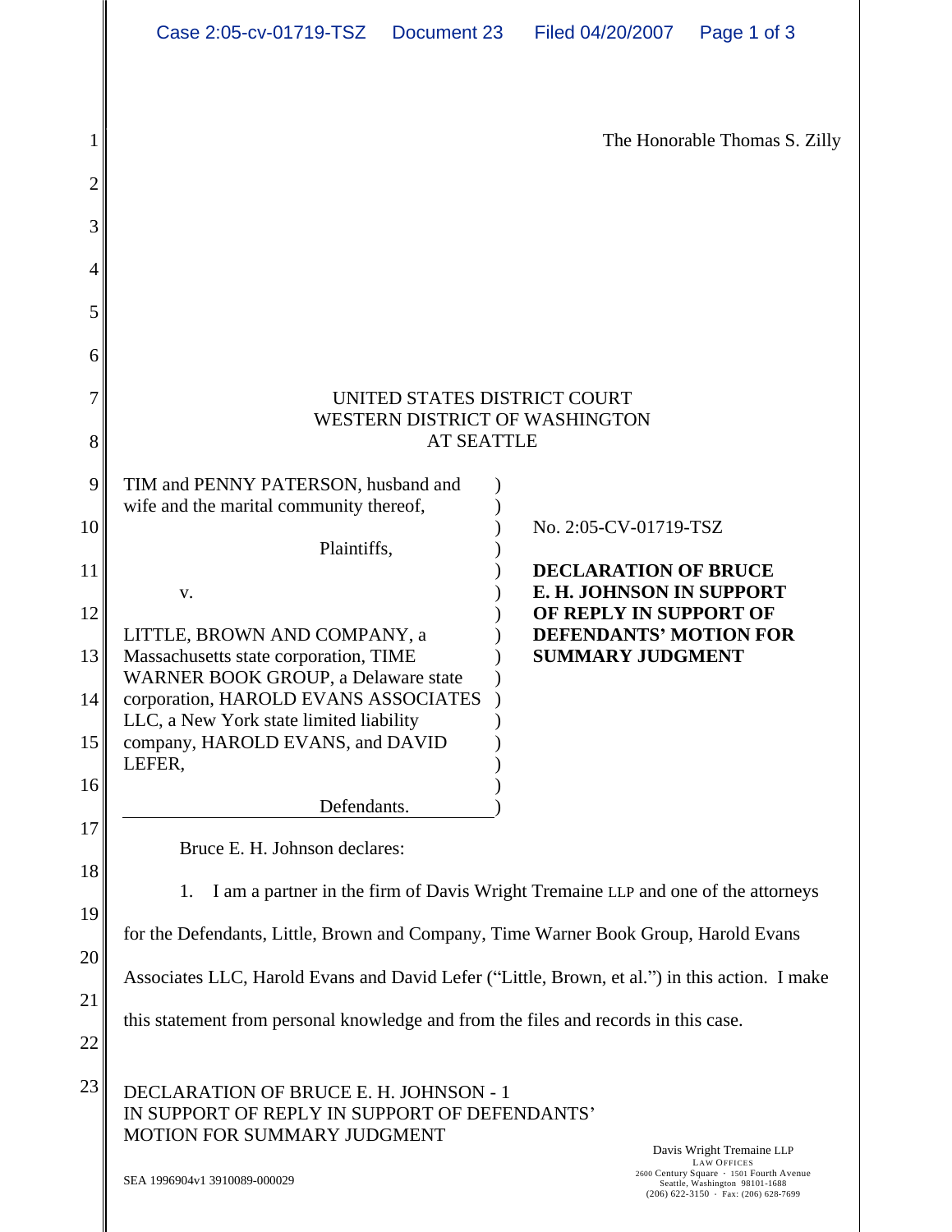| 2. Attached and incorporated by reference in this declaration as $\frac{Exhibit A}{A}$ is a true and                                                                                                            |  |  |
|-----------------------------------------------------------------------------------------------------------------------------------------------------------------------------------------------------------------|--|--|
| correct copy of excerpts of Tim Paterson's deposition, which was taken on January 18, 2007.                                                                                                                     |  |  |
| Attached and incorporated by reference in this declaration as $\frac{Exhibit B}{B}$ is a true and                                                                                                               |  |  |
| correct copy of exhibit six (6) from the deposition of Tim Paterson, a printout from the                                                                                                                        |  |  |
| Paterson Technology website.                                                                                                                                                                                    |  |  |
| 4. Attached and incorporated by reference in this declaration as $\frac{Exhibit C}{C}$ is a true and                                                                                                            |  |  |
| correct copy of excerpts of exhibit seven (7) from the deposition of Tim Paterson, a printout                                                                                                                   |  |  |
| from the Paterson Technology website.                                                                                                                                                                           |  |  |
| Attached and incorporated by reference in this declaration as $\frac{Exhibit D}{D}$ is a true and                                                                                                               |  |  |
| correct copy of excerpts of Harold Evans's deposition, which was taken on February 6, 2007.                                                                                                                     |  |  |
| I declare under penalty of perjury of the laws of the United States that the foregoing is                                                                                                                       |  |  |
| true and correct.                                                                                                                                                                                               |  |  |
| Executed at Seattle, Washington on Friday, April 20, 2007.                                                                                                                                                      |  |  |
|                                                                                                                                                                                                                 |  |  |
| $/s/$ Bruce E. H. Johnson<br>Bruce E. H. Johnson                                                                                                                                                                |  |  |
|                                                                                                                                                                                                                 |  |  |
|                                                                                                                                                                                                                 |  |  |
|                                                                                                                                                                                                                 |  |  |
|                                                                                                                                                                                                                 |  |  |
|                                                                                                                                                                                                                 |  |  |
|                                                                                                                                                                                                                 |  |  |
|                                                                                                                                                                                                                 |  |  |
|                                                                                                                                                                                                                 |  |  |
| DECLARATION OF BRUCE E. H. JOHNSON - 2<br>IN SUPPORT OF REPLY IN SUPPORT OF DEFENDANTS'<br>Davis Wright Tremaine LLP                                                                                            |  |  |
| MOTION FOR SUMMARY JUDGMENT<br><b>LAW OFFICES</b><br>2600 Century Square · 1501 Fourth Avenue<br>Seattle, Washington 98101-1688<br>SEA 1996904v1 3910089-000029<br>$(206)$ 622-3150 $\cdot$ Fax: (206) 628-7699 |  |  |
|                                                                                                                                                                                                                 |  |  |